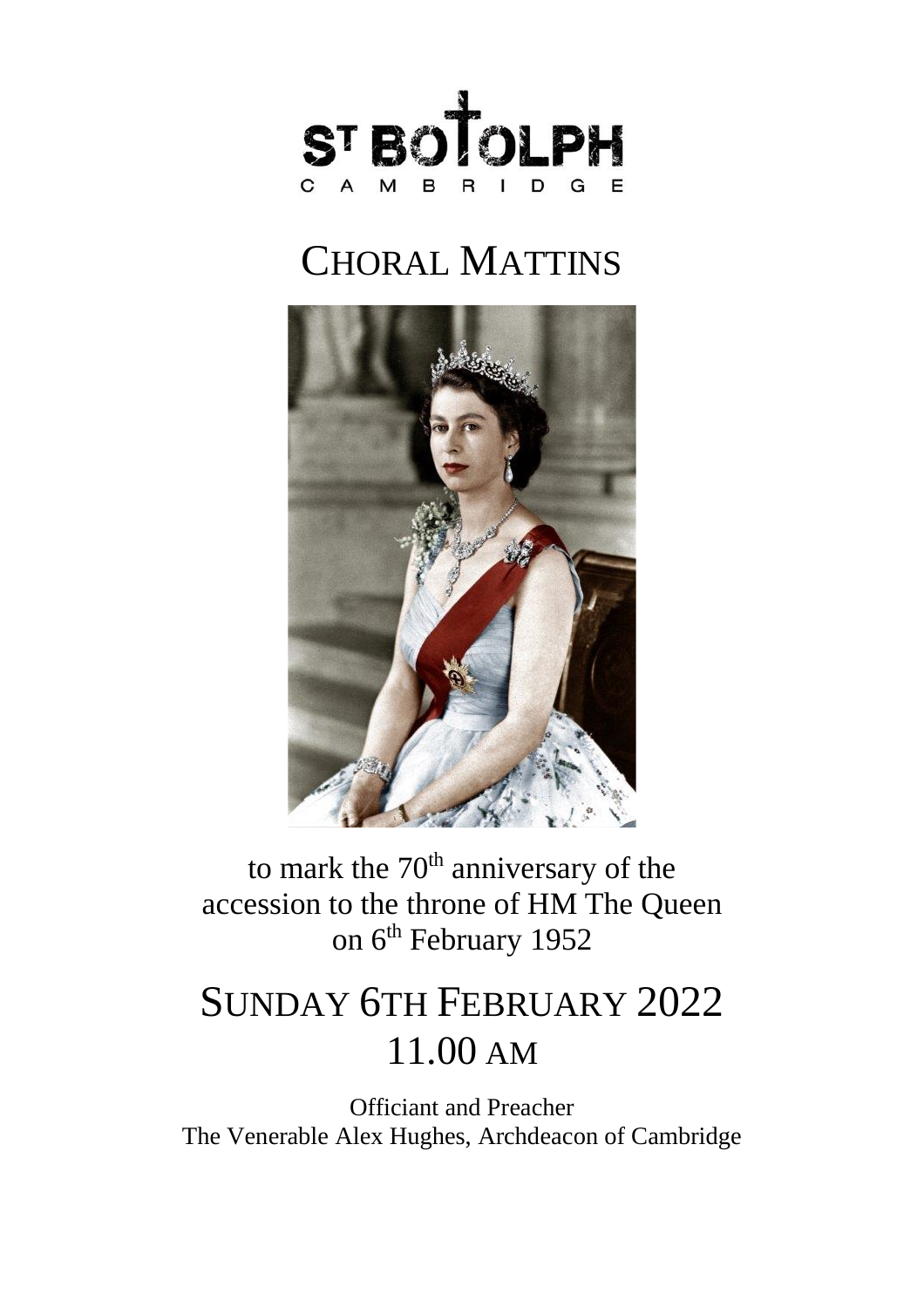#### *All stand at the entrance of the Clergy*

*Introit*

#### William Byrd *O Lord, make thy servant Elizabeth*

LORD, make thy servant Elizabeth our Queen to rejoice in thy strength: give her her O heart's desire, and deny not the request of her lips; but prevent her with thine everlasting blessing, and give her a long life, even for ever and ever. Amen. (1580: A Prayer for the Queen's Majesty)

#### *Sentences*

AND I saw a new heaven and a new earth ... And I saw no temple therein: for the Lord God Almighty and the Lamb are the temple of it. And the city had no need of the sun, **L**God Almighty and the Lamb are the temple of it. And the city had no need of the sun, neither of the moon, to shine in it: for the glory of God did lighten it, and the Lamb is the light thereof. And the nations of them which are saved shall walk in the light of it: and the kings of the earth do bring their glory and honour into it. (Revelation 21:1, 22–24)

ECEIVE instruction, and not silver; and knowledge rather than choice gold. For wisdom RECEIVE instruction, and not silver; and knowledge rather than choice gold. For wisdom is better than rubies; and all the things that may be desired are not to be compared to it. (Proverbs 8:10–11)

ELOVED, we are come together in the presence of almighty God and of the whole BELOVED, we are come together in the presence of almighty God and of the whole company of heaven to offer unto him through our Lord Jesus Christ our worship and praise and thanksgiving; to make confession of our sins; to pray, as well for others as for ourselves, that we may know more truly the greatness of God's love and shew forth in our lives the fruits of his grace; and to ask on behalf of all men such things as their well-being doth require.

Wherefore let us kneel in silence, and remember God's presence with us now.

#### *All (kneeling or sitting)*

**LMIGHTY and most merciful Father, A** LMIGHTY and most merciful Father,<br>
We have erred and strayed from thy ways like lost sheep, **We have followed too much the devices and desires of our own hearts, We have offended against thy holy laws, We have left undone those things which we ought to have done, And we have done those things which we ought not to have done, And there is no health in us: But thou, O Lord, have mercy upon us miserable offenders; Spare thou them, O God, which confess their faults, Restore thou them that are penitent, According to thy promises declared unto mankind in Christ Jesu our Lord: And grant, O most merciful Father, for his sake, That we may hereafter live a godly, righteous, and sober life, To the glory of thy holy name. Amen.**

#### *The Priest pronounces the Absolution*

**ALMIGHTY** God, the Father of our Lord Jesus Christ, who desireth not the death of a sinner, but rather that he may turn from his wickedness and live; and hath given power  $\sum$ sinner, but rather that he may turn from his wickedness and live; and hath given power and commandment to his Ministers, to declare and pronounce to his people, being penitent, the absolution and remission of their sins: He pardoneth and absolveth all them that truly repent and unfeignedly believe his holy Gospel. Wherefore let us beseech him to grant us true repentance and his Holy Spirit, that those things may please him which we do at this present, and that the rest of our life hereafter may be pure and holy; so that at the last we may come to his eternal joy; through Jesus Christ our Lord. **Amen**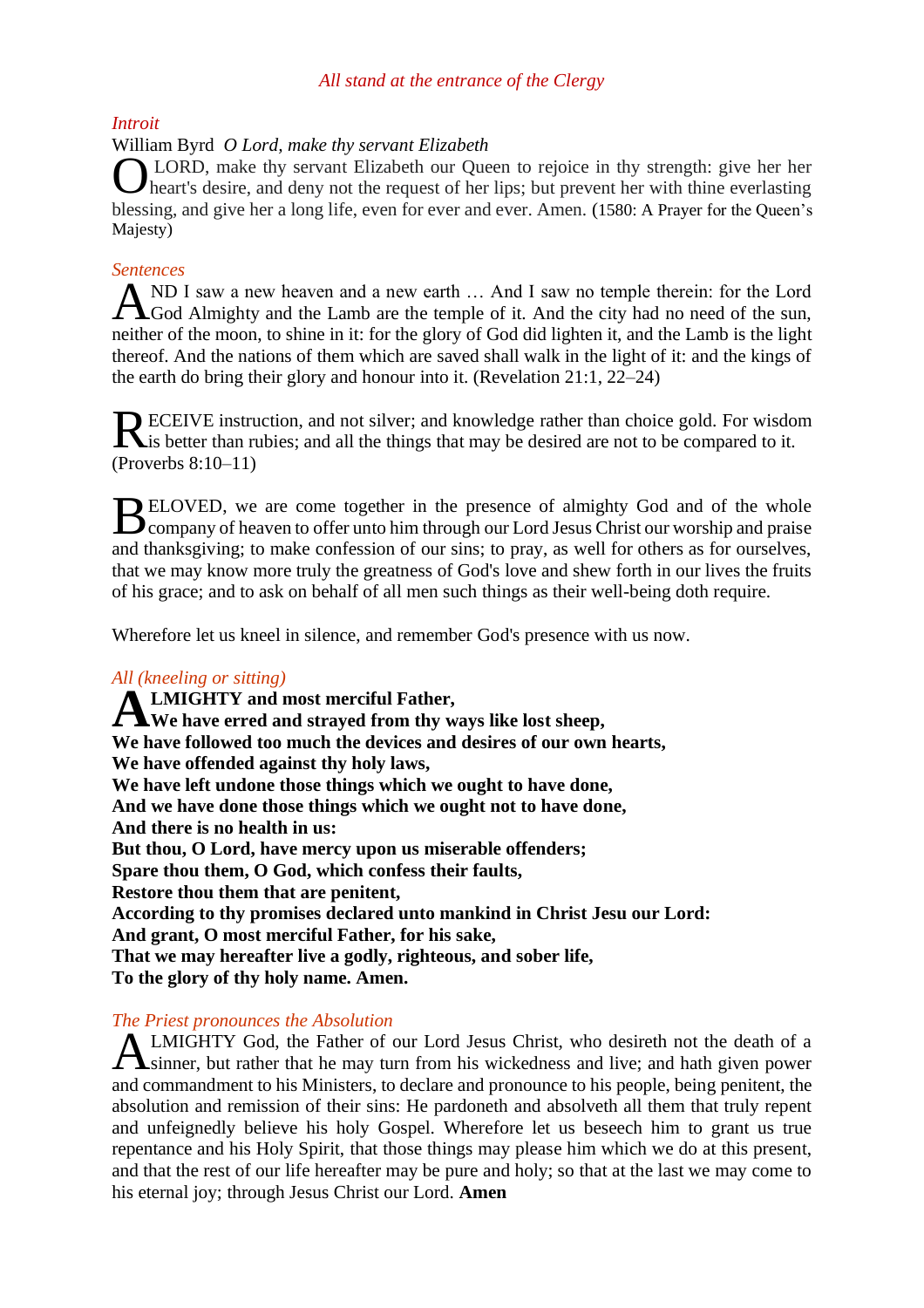*All* **UR Father, which art in heaven, Hallowed be thy Name, Thy kingdom come, Thy will be done, in earth as it is in heaven. Give us this day our daily bread; And forgive us our trespasses, As we forgive them that trespass against us; And lead us not into temptation, But deliver us from evil. For thine is the kingdom, the power, and the glory, For ever and ever. Amen. O**

*Versicles (sung to Gregorian chant by the Minister and choir)*

- *V.* O Lord, open thou our lips
- *R.* and our mouth shall shew forth thy praise.
- *V.* O God, make speed to save us.
- *R.* O Lord, make haste to help us.

#### *All stand*

- *V.* Glory be to the Father, and to the Son, and to the Holy Ghost;
- *R.* as it was in the beginning, is now, and ever shall be, world without end. Amen.
- *V.* Praise ye the Lord.
- *R.* The Lord's name be praised.

*Venite: Psalm 95 (sung by all)*



O COME, let us / sing un.to the / Lord : let us heartily rejoice in the / strength . of / our . sal/vation.

Let us come before his / presence . with / thanksgiving **:** and shew ourselves / glad . in / him . with / psalms.

For the Lord is a / great / God : and a great / King ab.ove / <u>all</u> / gods.

In his hand are all the / corners . of the / earth **:** and the strength of the / hills . is / his /also.

The sea is his, and / he / made it **:** and his hands pre/pared . the / dry / land.

O come, let us worship and / fall / down **:** and kneel be/fore . the / Lord . our / Maker.

For he is the / Lord . our / God : and we are the people of his pasture, and the / sheep . of / his / hand.

Glory be to the Father, and / to . the / Son **:** and / to . the /Ho.ly / Ghost;

as it was in the beginning, is now and / ev.er / shall be **:** world without / <u>end</u>. /  $\Delta$ /men.

Psalm 34.8 *O taste and see – Music by Ralph Vaughan Williams* (1953: composed for the Coronation of Queen Elizabeth II)

O taste, and see, how gracious the Lord is : blessed is the man that trusteth in him.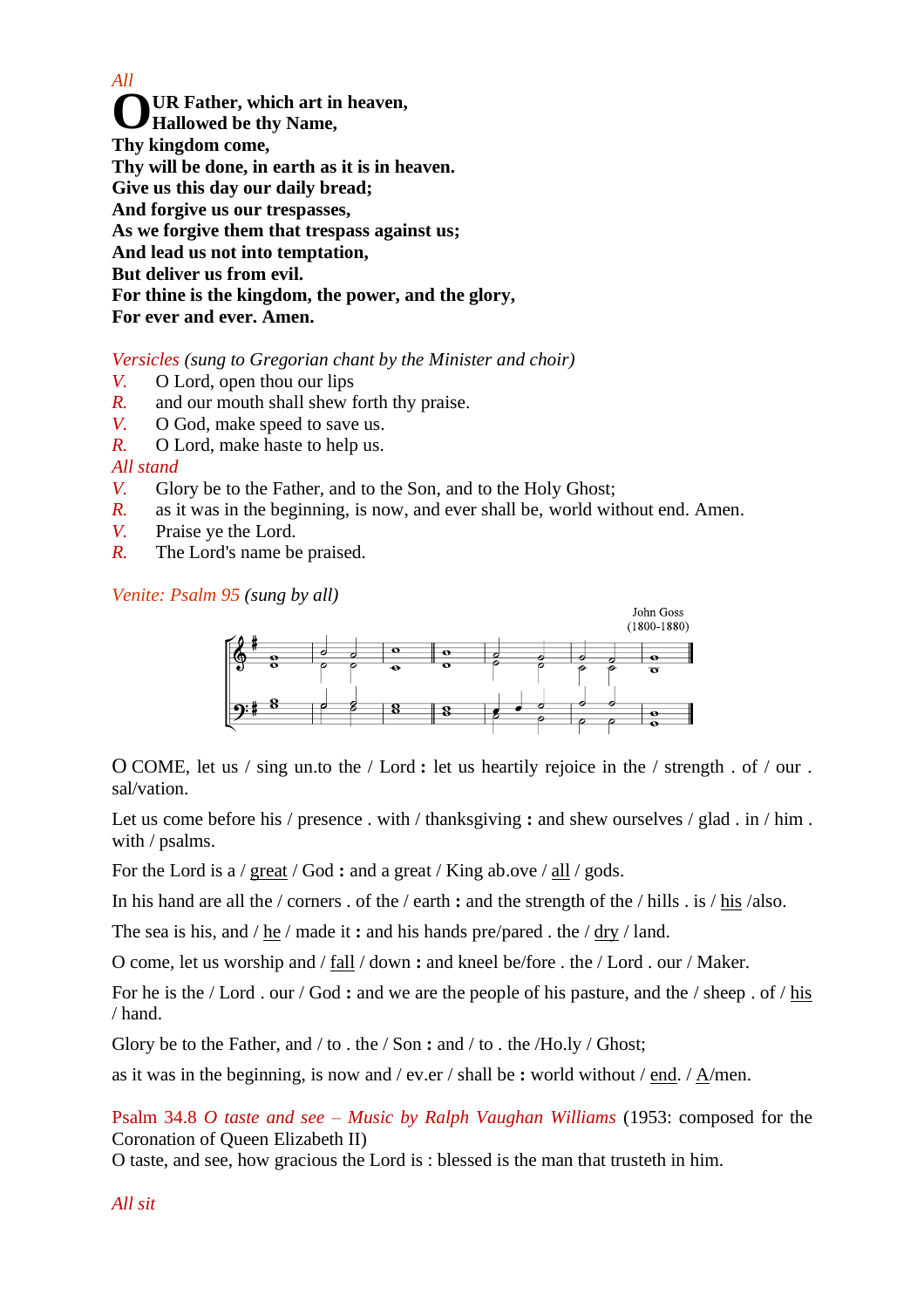#### *The First Lesson: Isaiah 6:1–8 (read by Jayne Ringrose)*

#### *Here beginneth the sixth chapter of the Book of the Prophet Isaiah.*

N the year that king Uzziah died I saw also the Lord sitting upon a throne, high and lifted up, and his IN the year that king Uzziah died I saw also the Lord sitting upon a throne, high and lifted up, and his train filled the temple. Above it stood the seraphims: each one had six wings; with twain he covered his face, and with twain he covered his feet, and with twain he did fly. And one cried unto another, and said, Holy, holy, holy, is the Lord of hosts: the whole earth is full of his glory. And the posts of the door moved at the voice of him that cried, and the house was filled with smoke. Then said I, Woe is me! for I am undone; because I am a man of unclean lips, and I dwell in the midst of a people of unclean lips: for mine eyes have seen the King, the Lord of hosts. Then flew one of the seraphims unto me, having a live coal in his hand, which he had taken with the tongs from off the altar: And he laid it upon my mouth, and said, Lo, this hath touched thy lips; and thine iniquity is taken away, and thy sin purged. Also I heard the voice of the Lord, saying, Whom shall I send, and who will go for us? Then said I, Here am I; send me.

#### *Here endeth the first lesson.*

*(All stand) Te Deum Laudamus – Music by Sir Charles Villiers Stanford* (sung at the Coronation of King Edward VII in 1911) WE praise thee, O God : we acknowledge thee to be the Lord.<br>WAll the earth doth worship thee : the Father everlasting. All the earth doth worship thee : the Father everlasting. To thee all angels cry aloud : the heavens and all the powers therein. To thee Cherubin and Seraphin : continually do cry, Holy, Holy, Holy : Lord God of Sabaoth; Heaven and earth are full of the majesty : of thy glory. The glorious company of the Apostles : praise thee. The goodly fellowship of the prophets : praise thee. The noble army of martyrs : praise thee. The holy Church throughout all the world : doth acknowledge thee; The Father : of an infinite majesty; Thine honourable, true : and only Son; Also the Holy Ghost : the Comforter. Thou art the King of glory : O Christ. Thou art the everlasting Son : of the Father. When thou tookest upon thee to deliver man : thou didst not abhor the Virgin's womb. When thou hadst overcome the sharpness of death: thou didst open the kingdom of heaven to all believers. Thou sittest at the right hand of God : in the glory of the Father. We believe that thou shalt come : to be our judge. We therefore pray thee, help thy servants : whom thou hast redeemed with thy precious blood. Make them to be numbered with thy Saints : in glory everlasting. O Lord, save thy people : and bless thine heritage. Govern them : and lift them up for ever. Day by day : we magnify thee; And we worship thy Name : ever world without end. Vouchsafe, O Lord : to keep us this day without sin. O Lord, have mercy upon us : have mercy upon us. O Lord, let thy mercy lighten upon us : as our trust is in thee. O Lord, in thee have I trusted : let me never be confounded.

#### *All sit*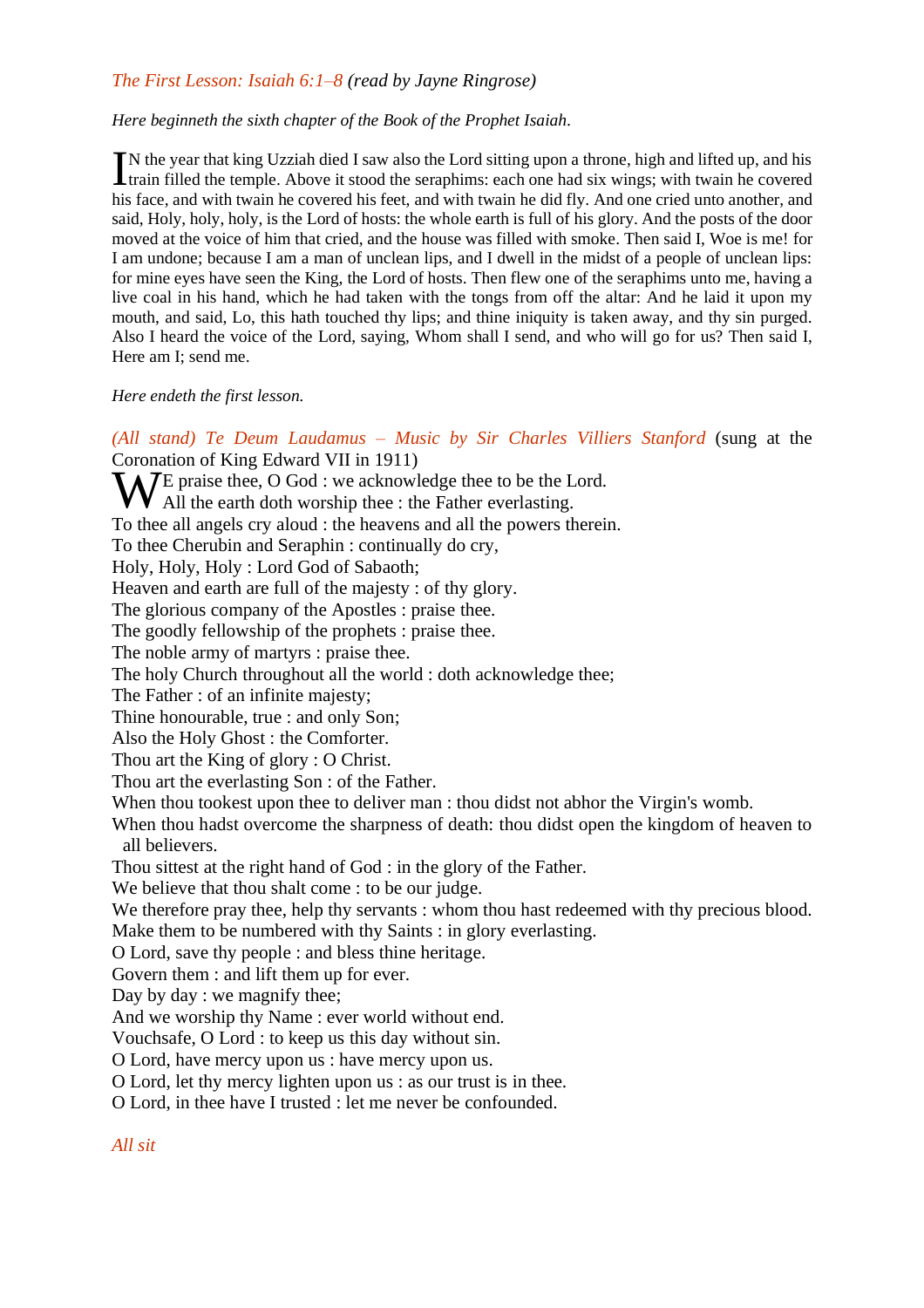#### *The Second Lesson: Luke 5:1–11 (read by Niamh Mulcahy)*

#### *Here beginneth the fifth chapter of the Gospel according to St Luke.*

ND it came to pass, that, as the people pressed upon Jesus to hear the word of God, Jesus stood by the lake of Gennesaret, And saw two ships standing by the lake: but the fishermen were gone out of them, and were washing their nets. And he entered into one of the ships, which was Simon's, and prayed him that he would thrust out a little from the land. And he sat down, and taught the people out of the ship. Now when he had left speaking, he said unto Simon, Launch out into the deep, and let down your nets for a draught. And Simon answering said unto him, Master, we have toiled all the night, and have taken nothing: nevertheless at thy word I will let down the net. And when they had this done, they inclosed a great multitude of fishes: and their net brake. And they beckoned unto their partners, which were in the other ship, that they should come and help them. And they came, and filled both the ships, so that they began to sink. When Simon Peter saw it, he fell down at Jesus' knees, saying, Depart from me; for I am a sinful man, O Lord. For he was astonished, and all that were with him, at the draught of the fishes which they had taken: And so was also James, and John, the sons of Zebedee, which were partners with Simon. And Jesus said unto Simon, Fear not; from henceforth thou shalt catch men. And when they had brought their ships to land, they forsook all, and followed him. A

#### *Here endeth the second lesson.*

*(All stand) [Jubilate](http://cofe.anglican.org/worship/liturgy/commonworship/texts/canticles/canticlesbcp.html#jubilate) Deo: Psalm 100 (sung by all)*



BE joyful in the Lord / all . ye / lands : serve the Lord with gladness, and come before his / pre.sence / with . a / song. O

Be ye sure that the Lord / he . is / God : it is he that hath made us and not we ourselves; we are his people and the / sheep / of . his / pasture.

O go your way into his gates with thanksgiving, and into his / courts . with / praise : be thankful unto him, and speak / good / of . his / Name.

For the Lord is gracious, his mercy is / ev.er/lasting : and his truth endureth from gene/ration . to / ge.ne/ration.

Glory be to the Father, and / to . the / Son **:** and / to . the / Ho.ly / Ghost;

as it was in the beginning, is now and  $/$  e.ver  $/$  shall be **:** world without  $/$  end.  $/$  A/men.

#### *The Apostles' Creed*

BELIEVE in God **the Father Almighty, Maker of heaven and earth: And in Jesus CHRIST SOLUTE:** In God the Father Almighty, Maker of heaven and earth: And in Jesus Christ his only Son our Lord, Who was conceived by the Holy Ghost, Born of the Virgin **Mary, Suffered under Pontius Pilate, Was crucified, dead, and buried: He descended into hell; The third day he rose again from the dead; He ascended into heaven, And sitteth on the right hand of God the Father Almighty; From thence he shall come to judge the quick and the dead. I believe in the Holy Ghost; The holy Catholick Church; The Communion of Saints; The Forgiveness of sins; The Resurrection of the body, And the life everlasting. Amen.**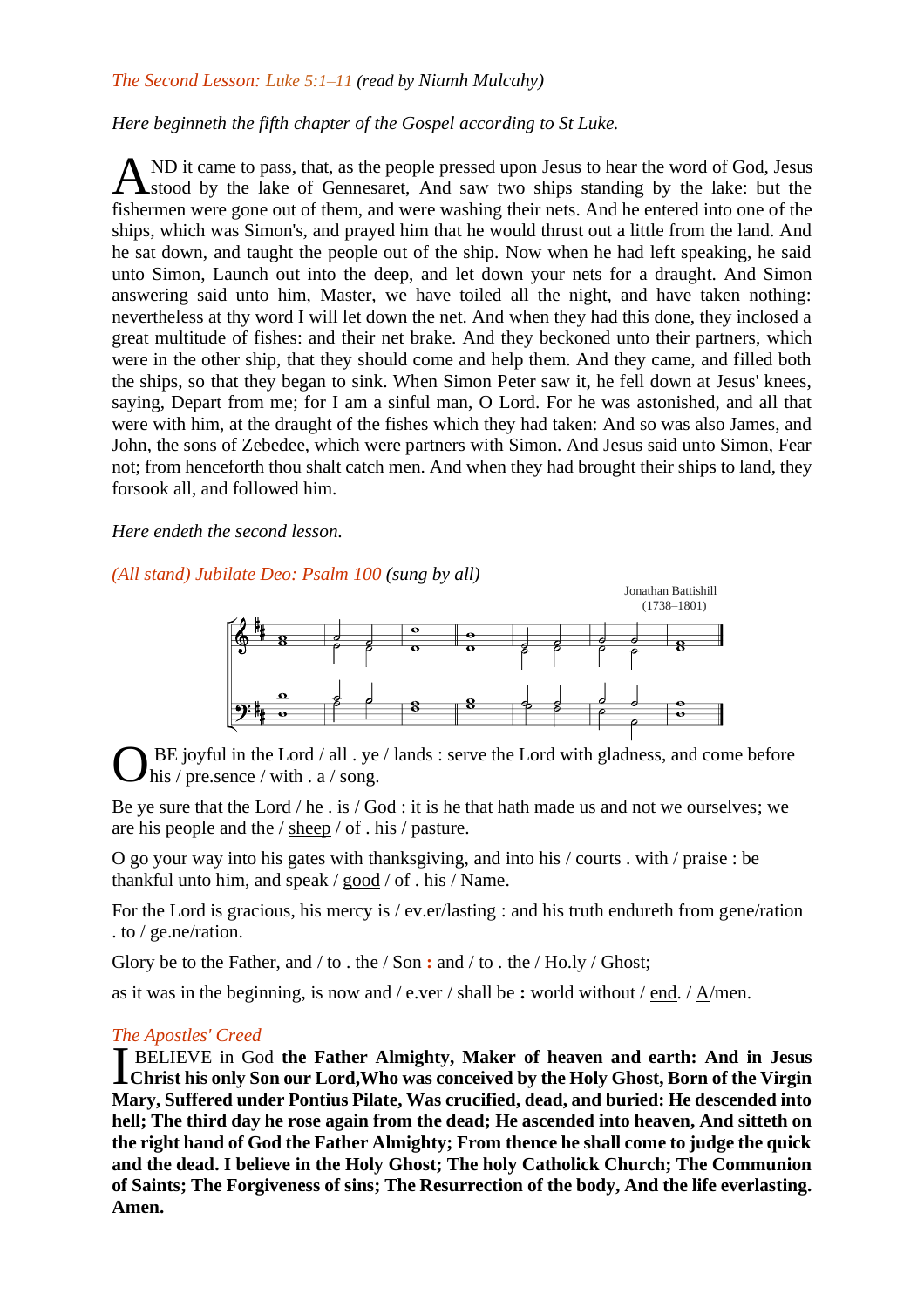*Prayers (sung to Gregorian chant by the Minister and choir)* The Lord be with you. And with thy spirit. Let us pray.

#### *All kneel or sit*

Lord, have mercy upon us. Christ, have mercy upon us. Lord, have mercy upon us.

UR Father, which art in heaven, hallowed be thy Name, thy kingdom come, thy will be OUR Father, which art in heaven, hallowed be thy Name, thy kingdom come, thy will be done, in earth as it is in heaven. Give us this day our daily bread; and forgive us our trespasses, as we forgive them that trespass against us; and lead us not into temptation, but deliver us from evil. Amen.

- *V.* O Lord, shew thy mercy upon us.
- *R.* And grant us thy salvation.
- *V.* O Lord, save the Queen;
- *R.* Who putteth her trust in thee.
- *V.* Send her help from thy holy place.
- *R.* And evermore mightily defend her.
- *V.* Be unto her, O Lord, a strong tower;
- *R.* From the face of her enemies.
- *V.* Endue thy Ministers with righteousness.
- *R.* And make thy chosen people joyful.
- *V.* O Lord, save thy people.
- *R.* And bless thine inheritance.
- *V.* Give peace in our time, O Lord.
- *R.* Because there is none other that fighteth for us, but only thou, O God.
- *V.* O Lord, hear our prayer;
- *R.* And let our cry come unto thee.

#### *The Collect for the fifth Sunday after Epiphany*

**OLORD**, we beseech thee to keep thy Church and household continually in thy true religion; that they who do lean only upon the hope of thy heavenly grace may evermore religion; that they who do lean only upon the hope of thy heavenly grace may evermore be defended by thy mighty power; through Jesus Christ our Lord. **Amen.**

#### *The Collect for Her Majesty the Queen*

GOD, who providest for thy people by thy power, and rulest over them in love: Vouchsafe so to bless thy Servant our Queen, that under her this nation may be wisely governed, and so to bless thy Servant our Queen, that under her this nation may be wisely governed, and thy Church may serve thee in all godly quietness; and grant that she being devoted to thee with her whole heart, and persevering in good works unto the end, may, by thy guidance, come to thine everlasting kingdom; through Jesus Christ thy Son our Lord, who liveth and reigneth with thee and the Holy Ghost, ever one God, world without end. **Amen.**

#### *The Collect for Peace*

GOD, who art the author of peace and lover of concord, in knowledge of whom standeth OGOD, who art the author of peace and lover of concord, in knowledge of whom standeth our eternal life, whose service is perfect freedom: Defend us thy humble servants in all assaults of our enemies; that we, surely trusting in thy defence, may not fear the power of any adversaries; through the might of Jesus Christ our Lord. **Amen.**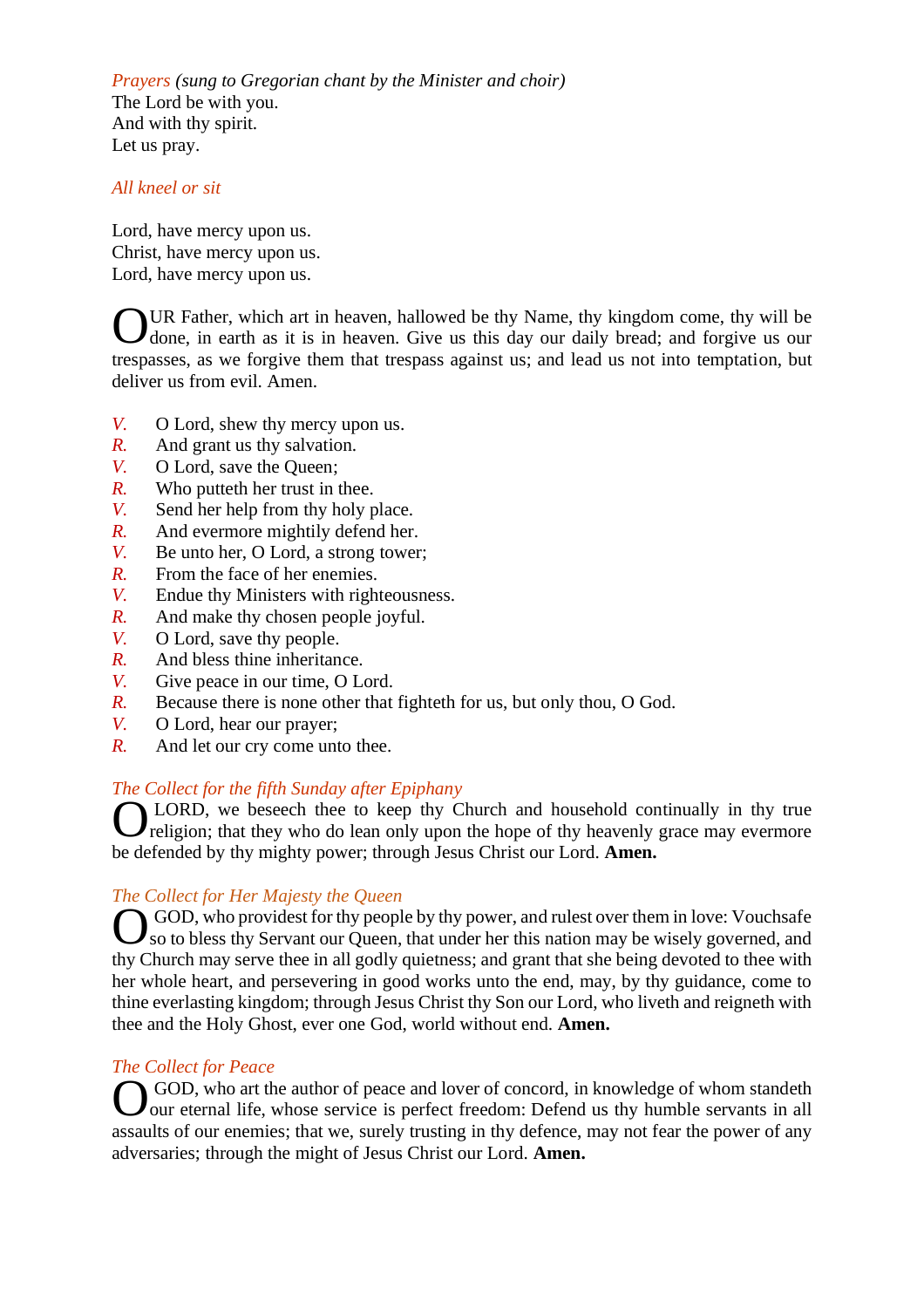#### *The Collect for Grace*

LORD our heavenly Father, Almighty and everlasting God, who hast safely brought us to the beginning of this day: Defend us in the same with thy mighty power; and grant that this day we fall into no sin, neither run into any kind of danger, but that all our doings may be ordered by thy governance, to do always that is righteous in thy sight; through Jesus Christ our Lord. **Amen.** O

#### *(All sit) Anthem*

GF Handel *Zadok the Priest* (composed for the Coronation of King George II in 1727) ADOK, the Priest, and Nathan, the Prophet, anointed Solomon King; and all the people TADOK, the Priest, and Nathan, the Prophet, anointed Solomon King; and all the people<br>
Trejoic'd, and said: God save the King, long live the King, may the King live for ever! Amen! Alleluja!

#### *Sermon*

The Venerable Alex Hughes, Archdeacon of Cambridge

#### *(All kneel or sit) Prayers, concluding with the Grace, said by all:*

**HE** grace of our Lord Jesus Christ, and the love of God, and the fellowship of the Holy Ghost, be with us all evermore. Amen. **Holy Ghost, be with us all evermore. Amen.**

#### *(All stand) HYMN The National Anthem*

**OD** save our gracious Oueen. COD save our gracious Quee<br>CLong live our noble Queen, God save The Queen! Send her victorious, Happy and glorious, Long to reign over us, God save The Queen.

Thy choicest gifts in store, On her be pleased to pour, Long may she reign: May she defend our laws, And ever give us cause To sing with heart and voice God save The Queen.

#### *Blessing*

OD grant to the living grace, to the departed rest, to the Church, the Queen, the Commonwealth and to all people peace and concord, and to us all life everlasting: And Commonwealth and to all people peace and concord, and to us all life everlasting: And the blessing of God almighty, the Father, the Son and the Holy Spirit be with you all evermore. **Amen.**

#### *Voluntary*

William Walton *Crown Imperial* (commissioned for the Coronation of King George VI)

*The congregation is warmly invited to refreshments following the Service*

Music sung by the choir of St Botolph's with friends Directed by Tim Brown; Organist David Poulter

[Anyone wishing to join our non-auditioned choir is invited to contact Tim Brown on  $tcb21@cam.ac.uk$ ]</u>

Churchwardens: Sarah Eastwood and Dan Jones